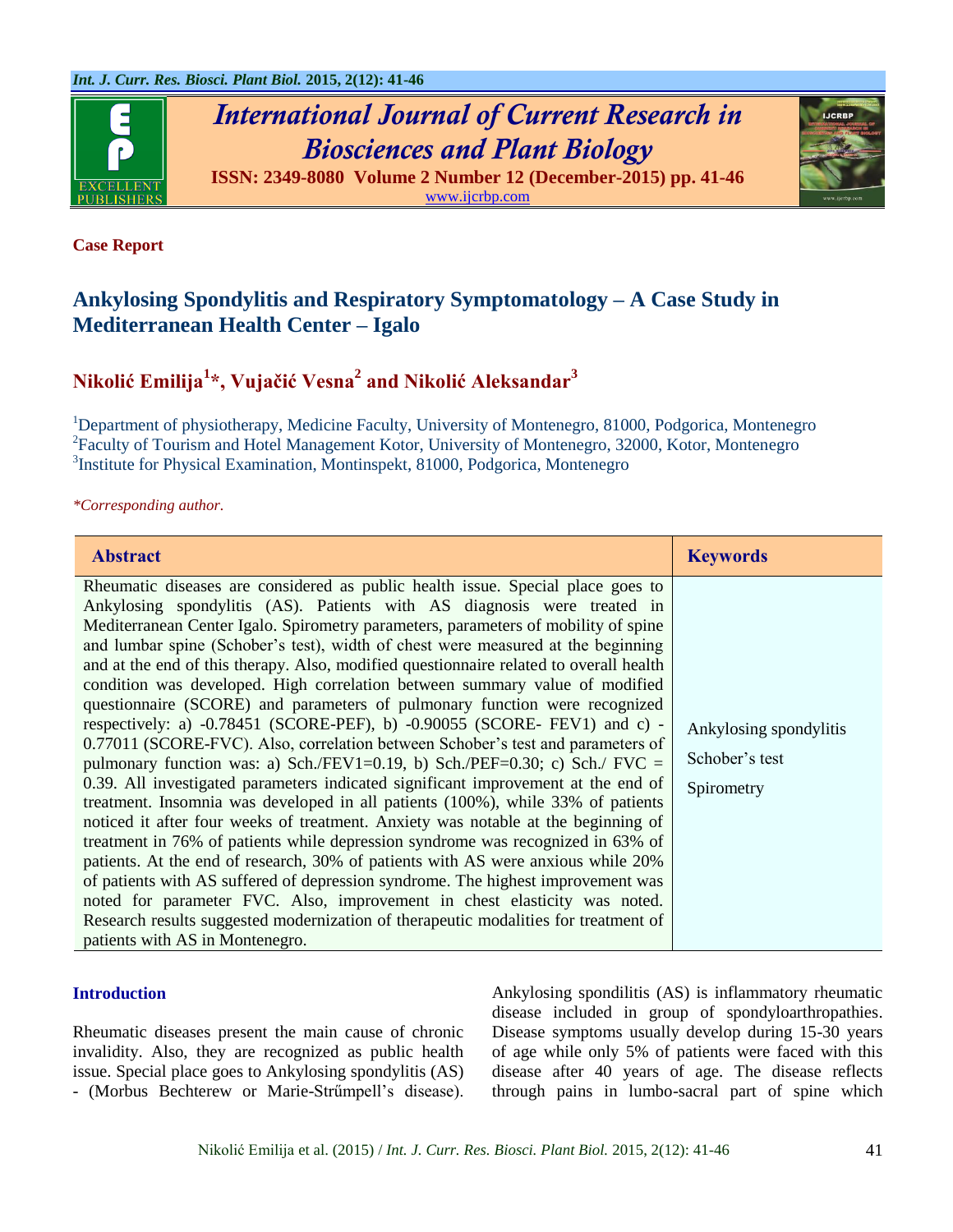further spreads to gluteal region and legs. Pains are usually thudded. They develop in early morning hours and wake the patient up while immobility usually lasts for half an hour (Calin and Elswood, 1990).

Patients also have pains in muscles which explain that these changes originate directly from inflammatory process or due to irritation of roots of spinal nerves. Changes in respiratory (pulmonary fibrosis, interstitium, pleure) system, gastrointestinal system appear in later stadium of disease. Also, inflammations in urogenital tract can also be observed (Van der Linden and van der Heijde, 2000). Also, there is an increased risk of atherosclerosis, cardio-vascular diseases which are the main cause of lethality of these patients (Alvarez and López de Castro, 2000).

Measurement of mobility of cervical, torakal and lumbosacral part of spine indicated on limited mobility in all directions (Menell, Schober) (Maksymowych, 2004). Restrictive breathing disorder is developed in patients with advanced changes in spine and bonevertebral joints. Spirometric tests confirmed certain level of damage in pulmonary parenchyma (Burdon et al., 1983; Di Marco et al., 1983). The most often difficulties are dyspnoea, unproductive cough, intolerance to efforts (Javaheri and Sicilian, 1992; Holland, 2010). Dyspnoea and physical limitation lead to difficulties in performing of daily activities (Holland, 2010; Harris-Eze et al., 1994; Agusti et al., 1991). The quality of life of patients with AS can be reviewed via questionnaire Medical Outcomes Short Form-36 (SF36), Medical Research Council scale for dyspnoea (MRC) and questionnaire related to anxiety and depression (Hospital Anxiety and Depression-HAD) (Vesovic-Potic et al., 2009). Conventional antirheumatic drugs showed small effect in treatment (Dougados et al., 1995; Maksymowych et al., 1998; Maksymowych et al., 2001).

New biological drugs are used all over the world since 1998. They block inflammation stimulators in joints and its envelopes: Factor of necrosis of alpha tumor (TNF-l), interleukin 6 (IL-6). Overall clinical condition of AS patients is improved, disability is decreased and difficulties are lowered. However, this therapy is expensive and personalization is necessary (Braun and Sieper, 2002). Physical therapy and regular gymnastic are very important for maintaining of existing condition, prevention of invalidity progression and improvement in functioning of freeze joint and spine mobility (Karatepe et al., 2005).

Living in adequate climate conditions is recommended since difficulties often increase on cold temperatures. The optimal body weight should be maintained, including avoidance of hard physical work. Stationary treatment in one of rehabilitation centers is necessary. Many forms of physical therapy are useful (kinesiotherapy, hydro, manual and underwater massage, mud and paraffin wraps, thermal procedures, ultrasound, laser, LED, various forms of electrotherapy) (Van der Heijde and Spoorenberg, 1999; Dagfinrud et al., 2005; Fernández-de-Las-Peñas et al., 2006).

The main objective of this paper is to investigate connection between parameters of pulmonary function including results of mobility of spine, (Schober), results of questionnaire of overall health condition (SF-36), MRC scale of dyspnoea and results of provided questionnaire related to HAD after four weeks of therapy cycle.

# **Materials and methods**

Experimental part of research included sixty AS patients treated in Mediterranean Center for physical therapy and rehabilitation – Igalo. Male and female patients were included in this research, and they were 28 to 70 years of age. Four weeks of rehabilitation included kinesitherapy – practices for neck, upper and lower extremities, swimming, hydro-gymnastics, underwater massage, mud packs, ultrasound and electrotherapy. Parameters of pulmonary function, Forced vital capacity (FVC), Top expiratory flow (PEF) and Forced expirium volume (FEV1) were measured at the beginning and the end of the therapy. Patients responded to questionnaires (SF36 and HAD and MRC). Mobility indexes were estimated: Distance Wall – Occipito (Occ. wall), index of sagittal mobility of cervical (Phy. gl.), lumbal spine (Schober's test) and width of chest (Tho-exp.).

Questionnaire SF-36 is a short form of health survey which included 36 questions. It represent theoretical basis for empirically confirmed operability of two overall health concepts, physical and psychological, including their two common manifestations, functioning and advantages. The paper for investigating of level of HAD represented special kind of questionnaire. It represents emotional condition of patient, level of anxiety and depression. According to overall result, mild  $(0 - 10)$ , moderate  $(10 - 25)$  and high  $(25 - 40)$  level of anxiety and depression can be observed. MRC dyspnoea scale is the questionnaire which presents level of hard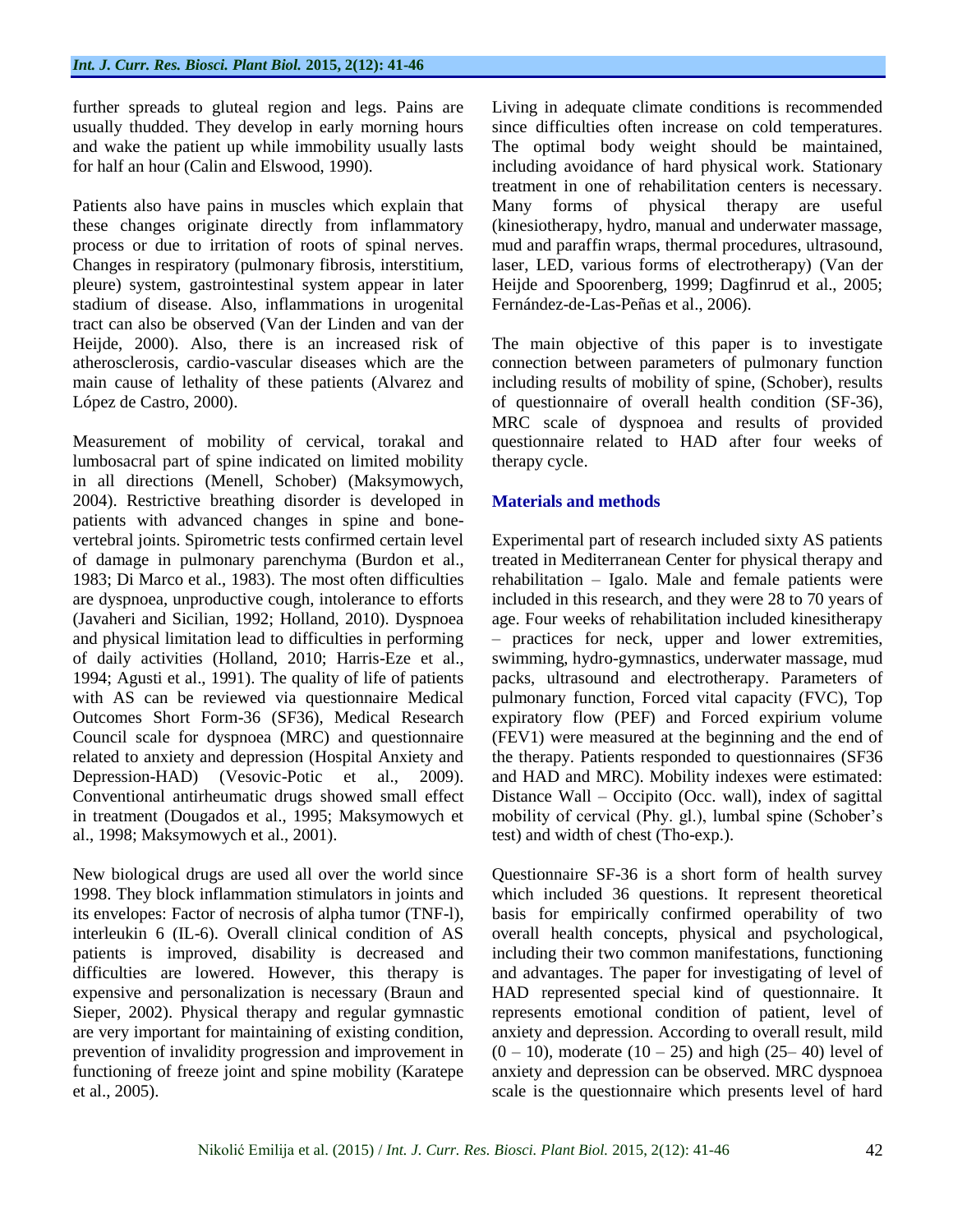#### *Int. J. Curr. Res. Biosci. Plant Biol.* **2015, 2(12): 41-46**

breathing. Questionnaire results provide data on mild, moderately hard and very hard breathing. Scoring or results calculation is provided via following order: first step is data entry; Second step is review of inserted data in order to provide answers to all questions; Third step is summation of obtained results; Fourth step is transformation of results into new score; Final step includes review of previous action. Considering that some questions from these three questionnaires were repeated, a modified questionnaire, adapted to this research, was made.

Statistical software package DATA FIT 9-version 2008 was used for statistic analysis of data. This software was a tool for testing of significance of correlation between parameters of pulmonary function and questionnaire score. Multifactor nonlinear regressive analysis was developed in order to prove statistical connection between overall physical condition, quality of life and emotional condition of AS patients according to pulmonary function parameters. Statistic software package known as Free statistic software (V 1.1.23-r7) part Chrombah Alpha (V.1.01) was used for review of consistence of modified questionnaire results.

### **Results**

There was total of 60 respondents, who were  $53.6 \pm 16.4$ years of age, male and women. 43.3% of those respondents were women. Average duration of disease is 15.6 + 4.52 years. Review of internal consistence of modified questionnaire using Chrombah alpha coefficient resulted with high values of coefficient (Table 1) at total level. Also, these high values were noted for individual parts related to SF 36 and HAD scale (max  $\alpha=1$ ).

| Table 1. "Cronbach's Alpha" coefficient for questionnaires. |  |  |
|-------------------------------------------------------------|--|--|
|                                                             |  |  |

| <b>Cronbach's Alpha Statistic</b> |                         |                   |            |                  |  |  |
|-----------------------------------|-------------------------|-------------------|------------|------------------|--|--|
|                                   | <b>Cronbach's Alpha</b> | <b>Std. Alpha</b> | $G6$ (smc) | <b>Average R</b> |  |  |
| <b>TOTAL</b>                      | 0.8944                  |                   |            |                  |  |  |
| Modified questionnaire            | 0.95                    |                   |            |                  |  |  |
| <b>MRC</b> Scale                  | 0.7674                  |                   |            |                  |  |  |
| SF 36 Scale                       | 0.8204                  |                   |            |                  |  |  |
| <b>HAD</b> Scale                  | 0.8697                  |                   |            |                  |  |  |

| Table 2. Correlations between spine mobility and spirometry. |  |  |  |
|--------------------------------------------------------------|--|--|--|
|--------------------------------------------------------------|--|--|--|

|                                                                                                                                                          | FEV <sub>1</sub> | <b>PEF</b>     | <b>FVC</b>     | Phy. gl        | Occ. wall      | <b>Tho-exp</b> | Sch. test      |
|----------------------------------------------------------------------------------------------------------------------------------------------------------|------------------|----------------|----------------|----------------|----------------|----------------|----------------|
| FEV1                                                                                                                                                     |                  | 0.55542622     | 0.847705662    | $-0.118029685$ | $-0.299967394$ | 0.155618571    | 0.19829463     |
| <b>PEF</b>                                                                                                                                               | 0.55542622       |                | 0.325032632    | 0.000824033    | 0.151767348    | 0.005525719    | $-0.304300185$ |
| <b>FVC</b>                                                                                                                                               | 0.847705662      | 0.325032632    |                | $-0.1420091$   | $-0.479051243$ | 0.305627345    | 0.397144877    |
| Phy. gl                                                                                                                                                  | $-0.118029685$   | 0.000824033    | $-0.1420091$   |                | 0.419522451    | $-0.478293621$ | $-0.362544124$ |
| Occ. wall                                                                                                                                                | $-0.299967394$   | 0.151767348    | $-0.479051243$ | 0.419522451    |                | $-0.377006845$ | $-0.497229514$ |
| Tho-exp                                                                                                                                                  | 0.155618571      | 0.005525719    | 0.305627345    | $-0.478293621$ | $-0.377006845$ |                | 0.275276793    |
| Sch. test                                                                                                                                                | 0.19829463       | $-0.304300185$ | 0.397144877    | $-0.362544124$ | $-0.497229514$ | 0.275276793    |                |
| FVC-Forced vital capacity; PEF-Top expiratory flow; FEV1-Forced expirium volume Occ. Wall-Distance Wall-Occipito; Index of sagittal mobility of cervical |                  |                |                |                |                |                |                |

(Phy. gl.), Schober's test (Sch. test) and width of chest (Tho-exp.).

Regarding anxiety and depression scale, average moderate intensity (22.5  $\pm$  5.3) was registered among patients. The most important predictor of insomnia, anxiety, depression, overall health condition and specific facts about patients was presented as total result (SCORE) of both questionnaires. Its mean value for all respondents was  $45 \pm 4.2$ , which implies to moderately tough quality of life.

Correlation between summary value of modified questionnaire and parameters of pulmonary function had following individual values: a) -0.78451 (SKOR-PEF); b) -0.90055 (SKOR- FEV1); c) -0.77011 (SKOR-FVC). Correlation between PEF and FEV1 was 0.555, while this value between PEF and FVC was 0.322. Correlation between parameters FEV1 and FVC was 0.847. Results of nonlinear multifactorial regression analysis provided a model explained by following equation:

#### **SCORE = EXP (0.11821\*VC + 0.11276\*PEF – 0.122666\*FEV1+4.66)**

Value of regression coefficient  $R<sup>2</sup>=0.83$  implied to high reliability of model (max  $R^2=1$ ,  $p\leq 0.05$ ). In other words, it implied to the fact that it is possible to express total SCORE via parameters of pulmonary function.

Correlation between Schober's test and parameters of pulmonary function was following: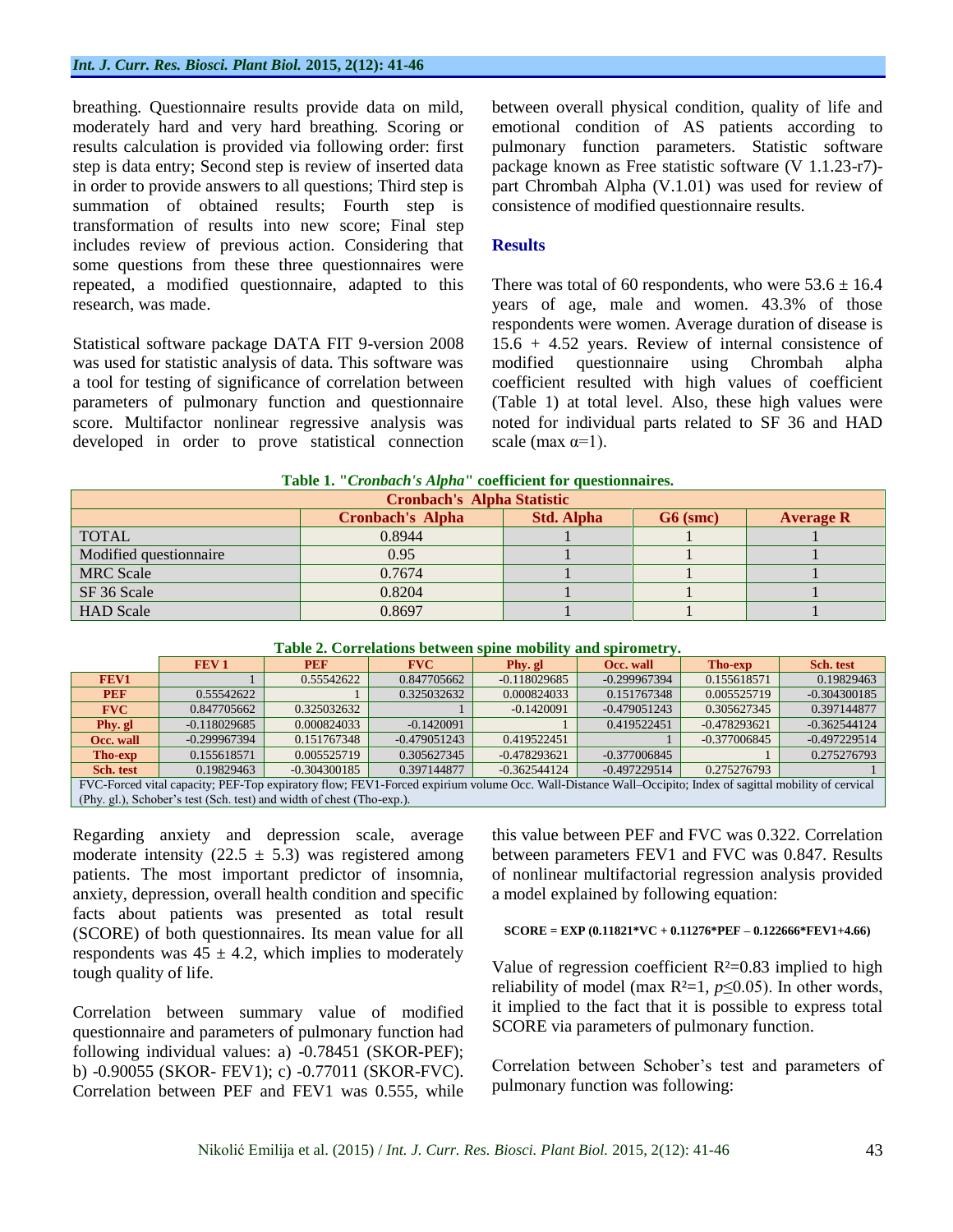FEV1 =  $0.19$ ; PEF= $0.30$ ; FVC =  $0.39$ . Other correlations between spine mobility and spirometry are presented in Table 2.

### **Discussion**

The main Mediterranean health center in Igalo is spa and health resort which confirmed quality of its services for AS patients through several decades of work and successful treatments. It concluded that thermal water in combination with mineral mud creates optimal conditions for treatment of AS disease (Van der Linden and Van der Heijde, 2000). All investigated parameters of pulmonary function, indexes of mobility in vertebral and thoracic spine, Schober's test and total score from modified questionnaire indicated on significant improvement at the end of treatment. Respiratory symptomatology for patients with AS is mostly indicated by dyspnoea, nonproductive cough and intolerance to efforts (Maksymowych, 2004; Burdon et al., 1983). Dyspnoea and physical limitation lead to difficulties in performing of everyday activities. Patients have rapid and shallow breathing. Rigid lung tissue leads to increasing of elastic load during aid inspiration so it is necessary to decrease total forces in chest and maintain the needed ventilation (Di Marco et al., 1983).

Disorder in gas exchange develops due to destruction of capillary network in lungs or callosity of alveolarcapillary membrane. Disorder in relation ventilation – perfusion and decreasing of partial pressure of  $O_2$  in pulmonary veins (Javaheri and Sicilian, 1992). This leads to lung hypertension and insufficiency of the right heart (Holland, 2010). Disorder in function of skeletal muscles is noted as an important cause of intolerance to efforts (Harris-Eze et al., 1994). There is small knowledge on potential mechanisms which lead to disfunction of skeletal muscles in patients with AS. Loss of physical abilities leads to avoiding of physical activity. Furthermore, it leads to dyspnoea and deterioration of respiratory symptoms. Application of corticosteroids contributes to myopathy of peripheral respiratory muscles (Dougados et al., 1995; Maksymowych et al., 1998).

Patients used anti-rheumatic drugs and corticosteroids during treatment, continuously or with short breaks. Biological therapy was not applied for such treatments. Insomnia and anxiety were present as leading symptoms of depression. Depending on complexity of diagnosis for patient with AS, psychological status changed, which

lead to changes in quality of life. Insomnia was registered for all patients (100%), and after four weeks of treatment it was still a problem for 18 (33%) patients. At the beginning of treatment, 42 (76%) patients noted anxiety while 36 (63%) patients noted depressive syndrome. At the end of the research, 18 (30%) patients with AS noted anxiety while 30 (20%) patients noted depressive syndrome.

Rehabilitation program for patients with AS whose disease include restrictive disorder in lungs ventilation includes following: kinesiotherapy, aerosol therapy, various medications, hygiene and dietary regime, smoking cessation, psychological support, evaluation of the patient and test for the maximum cardio-pulmonary load. The aim of program of respiratory rehabilitation is decreasing of symptoms, improvement of breathing function, improvement in quality of life and better performing of daily activities including rational use of healthcare (Van der Heijde and Spoorenberg, 1999; Fernández-de-Las-Peñas et al., 2006).

Kinesiotherapy improves and increases following: motivation for better handling with efforts, decreases mood disorder, alleviates symptoms and improves respiratory and cardio-vascular function. Before practicing, clinician should determine optimal medical treatment including bronhodilatators, long oxygen therapy and treatment of existing illnesses. Parameters from load tests are often better predictors than result for lung function at rest (Maksymowych at all, 2001; Braun and Sieper, 2002). However, there is no consensus to decide which parameter from load test can be observed as best predictor. Among parameters for lung function, the greater improvement at the end of treatment was noted for parameter FVC. At the same time, FVC had a high correlation with Schober's test and total score of modified questionnaire.

Kinesiotherapy program includes exercises for neck, upper and lower extremities (ergometer bicycle for hands, load lifting and elastic tapes). Practices for upper extremities lower dyspnoea during activity. Bicycle riding and walking is the most often form of physical practicing for patients with AS. The practice conducts in intervals where longer sessions are replaced with shorter ones, rest periods are divided and lower intensity practices are also included. Training in intervals leads to significantly smaller changes in symptoms although patients are burdened with high absolute load which helps in maintaining of practicing effects (Karatepe et al., 2005; Ince et al., 2006).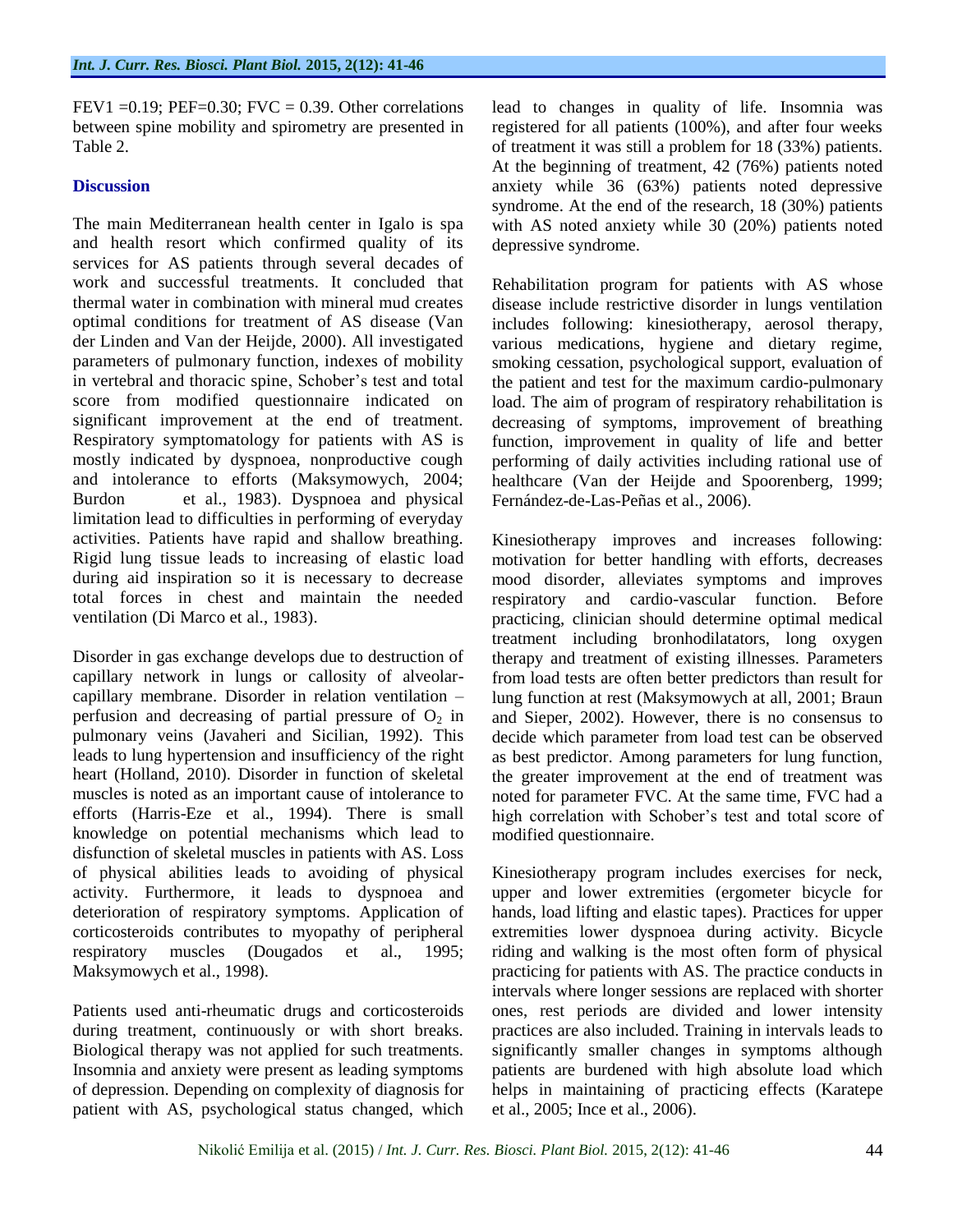Resistance exercises have higher potential for improving of mass and strength of muscles unlike endurance exercises. Practicing sessions include 2 to 4 units with 6 to 12 repetitions with intensities from 50% to 85% relating maximum value. Training of strength leads to decreasing of dyspnoea during exercising. Ankylosing spondylitis patients who performed four weeks of inspiratory muscle training associated to conventional exercise training had an increased chest expansion, a better aerobic capacity, resting pulmonary function and ventilatory efficiency than those who performed conventional exercise training only (Widberg et al., 2009; Scholten-Peeters et al., 2004). The Global Postural Re-education (GPR) method results in greater improvement with a group physical therapy program than with home exercises. This can be explained by the mutual encouragement, reciprocal motivation, and exchange of experience in group therapy (Ince et al., 2006; Widberg et al., 2009). Since a decrease in chest expansion is secondary to ankylosis in AS, there is also pulmonary involvement. This may even further decrease the low psychological status and quality of life in patients with AS. By performing the following exercises, the chest expansion can increase, leading to better functional capacity (Widberg et al., 2009).

In addition to conventional exercises (flexibility exercises for cervical, thoracic and lumbar spine and major muscle groups) and respiratory exercises (pursedlip breathing, expiratory abdomen augmentation, and synchronization of thoracic and abdominal movement), aerobic exercises such as swimming and walking are recommended (Risk et al., 2004). Research has shown a significant increase in chest expansion following swimming programs in patients practicing swimming and/or walking aerobic exercises (Scholten-Peeters et al., 2004). Aerobic exercises lead to a bigger chest expansion and therefore a better functional capacity. It also decreases the chance of respiratory failure. Spa therapy has shown significant positive short- and longterm effects on pain, stiffness, well-being and functioning of patients with AS (Risk et al., 2004).

# **Conclusion**

This study showed that in AS spinal mobility measure are associated with physical function general health, emotional role, mental health domains of quality of life and parameters spirometric measure. It is showed that treatment residence in Mediterranean spa – rehabilitation resort is necessary for patients with AS. Treatment results showed health improvement in patients regardless of fact that conventional therapy methods were applied. Introduction of contemporary therapy modalities in treatment of patients with AS in Montenegro would probably lead to much better results. Further investigations should be aimed to this assumption.

### **References**

- Agusti, A.G., Roca, J., Gea, J., Wagner, P.D., Xaubet, A., Rodriguez-Roisin, R., 1991. Mechanisms of gasexchange impairment in idiopathic pulmonary fibrosis. Am. Rev. Respir. Dis. 143, 219-225.
- Alvarez, I., López de Castro, J.A., 2000. HLA-B27 and immunogenetics of spondyloarthropathies. Curr. Opin. Rheumatol. 12(4), 248-253.
- Braun, J., Sieper, J., 2002. Therapy of ankylosing spondylitis and other spondyloarthritides: established medical treatment, anti-TNF-α therapy and other novel approaches. Arthritis Res. 4(5), 307- 321.
- Burdon, J.G., Killian, K.J., Jones, N.L., 1983. Pattern of breathing during exercise in patients with interstitial lung disease. Thorax. 38, 778-84.
- Calin, A., Elswood, J., 1990. A prospective nationwide cross-sectional study of NSAID usage in 1331 patients with ankylosing spondylitis. J. Rheumatol. 17(6), 801-803.
- Dagfinrud, H., Kvien, T.K., Hagen, K.B., 2005. The Cochrane review of physiotherapy interventions for ankylosing spondylitis. J. Rheumatol. 32(10), 1899- 1906.
- Di Marco, A.F., Kelsen, S.G., Cherniack, N.S., Gothe, B., 1983. Occlusion pressure and breathing pattern in patients with interstitial lung disease. Am. Rev. Respir. Dis.127, 425-430.
- Dougados, M., Van der Linden, S., Leirisalo-Repo, M., Huitfeldt, B., Juhlin, R., Veys, E., 1995. Sulfasalazine in the treatment of spondylarthropathy. A randomized, multicenter, double-blind, placebo-controlled study. Arthritis Rheum. 38(5), 618-627.
- Fernández-de-Las-Peñas, C., Alonso-Blanco, C., Alguacil-Diego, I.M., Miangolarra-Page, J.C., 2006. One-year follow-up of two exercise interventions for the management of patients with ankylosing spondylitis: a randomized controlled trial. Am. J. Phys. Med. Rehabil. 85(7), 559-567.
- Harris-Eze, A.O., Sridhar, G., Clemens, R.E., Gallagher, C.G., Marciniuk, D.D., 1994. Oxygen improves